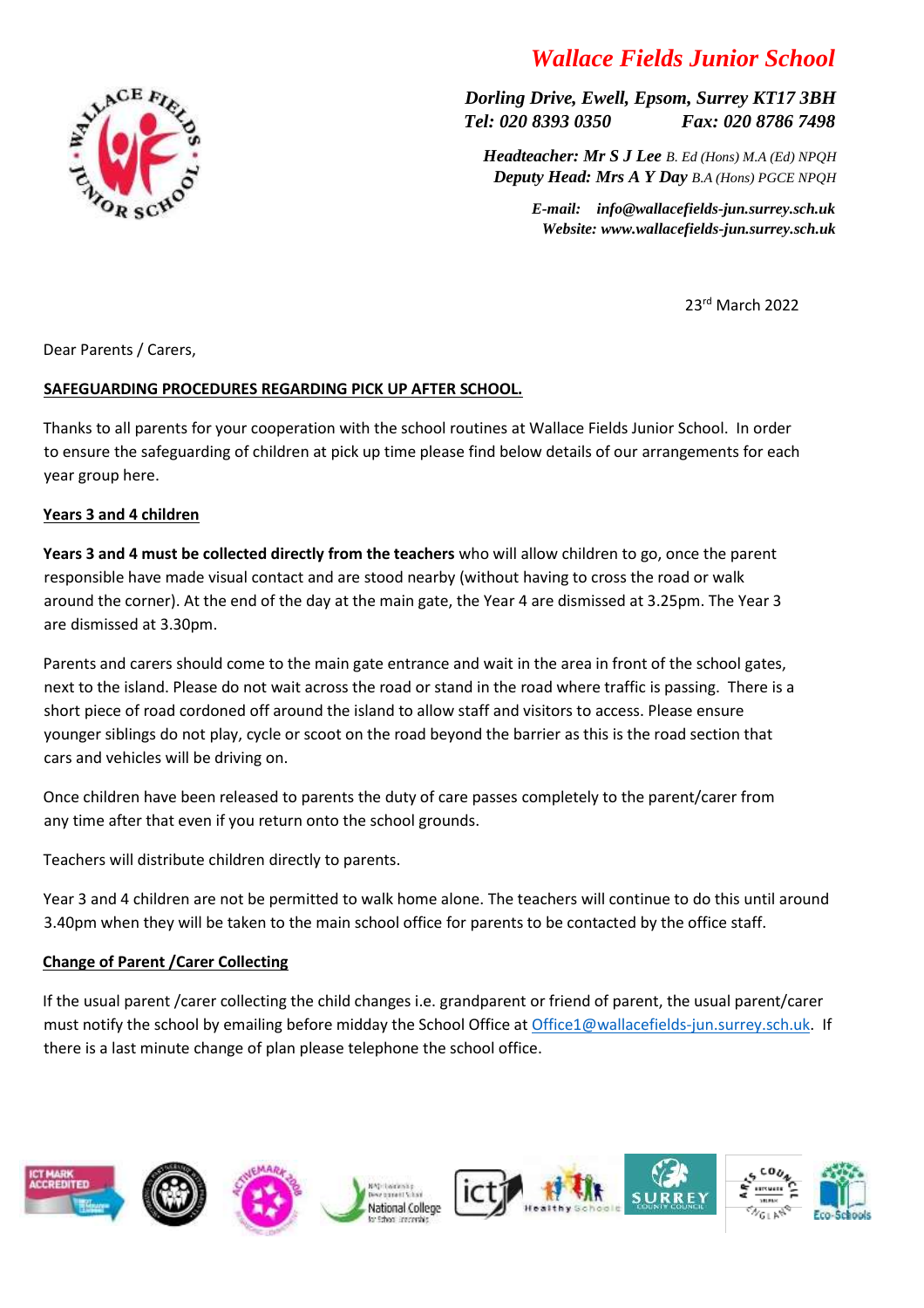#### **Year 5 & 6 children**

If your child is in **Year 5 or 6** they will be dismissed at 3.20pm**.** If you are sending older siblings from Key Stage 3 (or older) to collect your child then please ensure they are on time. If year 5 or 6 children have younger siblings in the school, then they will be dismissed earlier by the parent or responsible adult and waiting for them. Year 5 and 6 children are not be permitted to collect and take home younger siblings.

Permission to Walk Home Alone - Year 5 & 6 are not permitted to walk home alone unless parents and carers have completed the **'Consent to walk home'** form. This form is kept updated and every teacher has a copy of it for reference. Children cycling must wear cycle helmets and bikes and scooters must not be ridden inside the school grounds.

### **Pick Up Is In Person**

Picking up your child is in person. Waving from the car, flashing car lights or waving from far down the street does not constitute picking up and must be done in person. No child will be allowed to cross over to a parent. If your child has permission to walk home then they can be allowed to go though otherwise parents/carers are expected to be at the school gates on the school side of the road.

## **Clubs and After School Events**

The main gate will be shut and locked at 3.45pm. All clubs and afterschool events **exit via the front gate** and club leaders hand over children to parents waiting outside the front of the school at the end time of the club. Parents and siblings are not permitted to watch the clubs or wait inside the school during clubs and siblings not attending clubs must be picked up as usual at the end of the school day. Parents do not need to visit the office to collect children from a club as the children will be brought to the gate by the club leader.

## **Staff at Gates**

I will be on the main gate with Mr Findlay. Sometimes alternative staff will be on the gates – all staff wear identification and know the school procedures. Year 5 and 6 children will be stopped from leaving the school if they are unattended without permission from parents to walk home and Year 3 and 4 children will only be released t those who have parental responsibility or the school has been prior informed of alternative collecting adults.

#### **Late Pick Up**

Children not collected promptly are taken to the office. Our afterschool wraparound care **Energy Kidz** runs very flexible and friendly, age-appropriate care. If you cannot pick up your children promptly then please register with Energy Kidz and they can take your children on at short notice. This runs seamlessly after school and children attending clubs can go straight into Energy Kidz when their club finishes. See the link on our website for details or give them a call.

If you pick up your child late on a continual basis then the Educational Welfare Officer for Surrey will be informed. A meeting may be arranged with the school to discuss the issues.

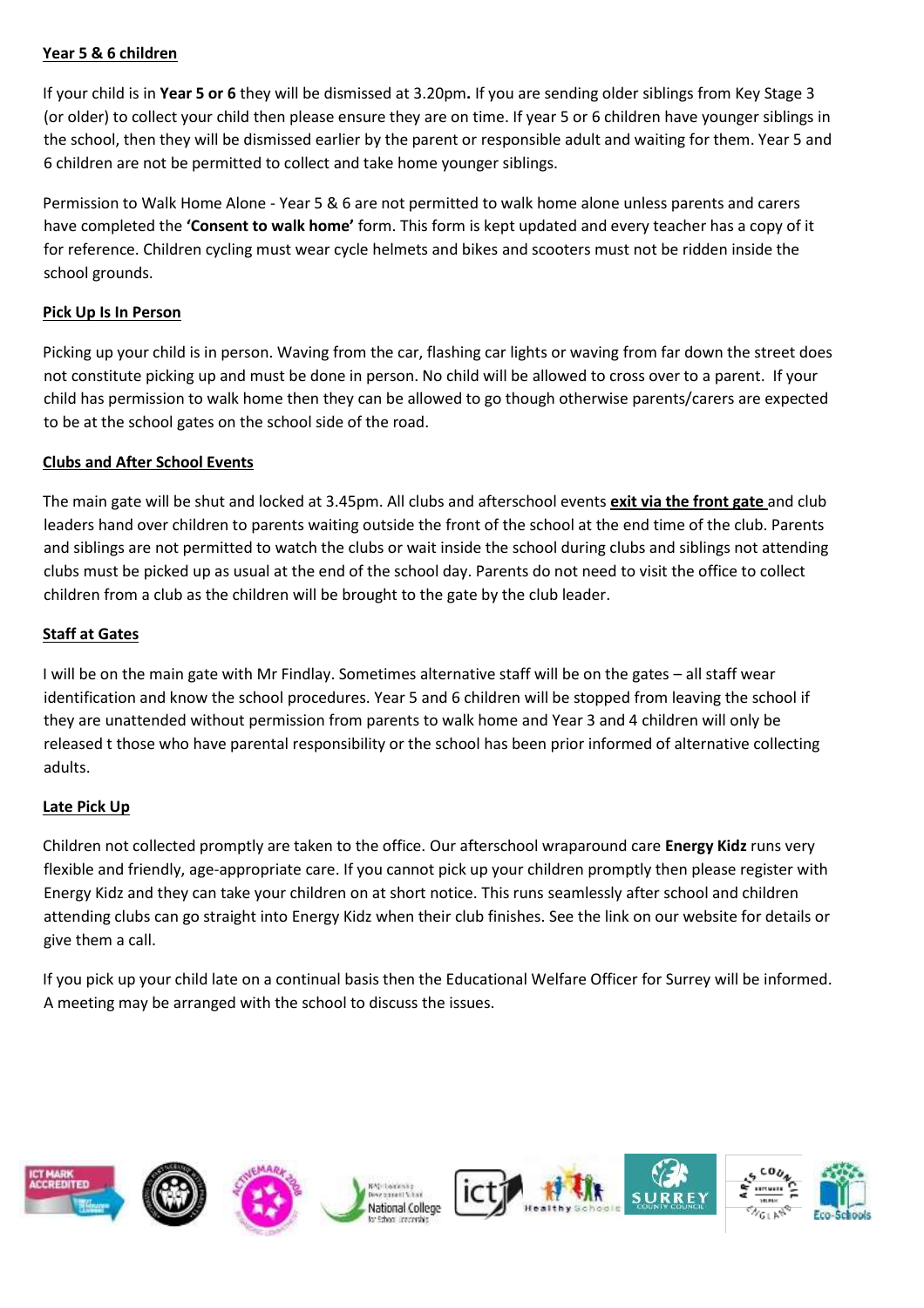### **Energy Kidz**

Energy Kidz children will go straight from class directly (unless they have a club) via the hall. Energy Kidz children will be sent to Energy Kidz directly from the end of a school club. Parents are permitted to use the staff car park for pick up though please drive extremely slowly. Pick up from Energy Kidz is unaffected.

## **Considerate Driving and Parking**

As a reminder, please park considerately on one side of the road only. Do not park over people's drives or on double yellow lines. Please drive slowly and carefully and do not reverse into drives or do three point turns as this puts the children in danger. There is a turning circle at the bottom of Dorling Drive and it is often easier to go down to the bottom to turn around and maintain a flow of traffic for everyone. Do not block the traffic as this creates a dangerous situation for children arriving and leaving school. Please park considerately. Please do not drive on grass verges or mount the curb, as this is very irresponsible driving that puts children and pedestrians in danger. If you are registered disabled or your child has a medical issue that requires parking close to the school please see the office for a parking badge to allow you to park in the staff car park.

## **Engine Idling**

In the interests of pollution and harming the lungs of children and young people, we politely request that you do not leave your engine idling for air conditioning or heating. Local authorities have the power to give £80 fixed penalties for engine idling regardless of the location. Rule 123 of The Highway Code, states that drivers must not leave a parked vehicle engine running unnecessarily while the vehicle is stationary on a public road.

Thank you for your cooperation and understanding. Together we can ensure the children's safety and wellbeing.

Yours sincerely,

Mr Steve Lee Headteacher